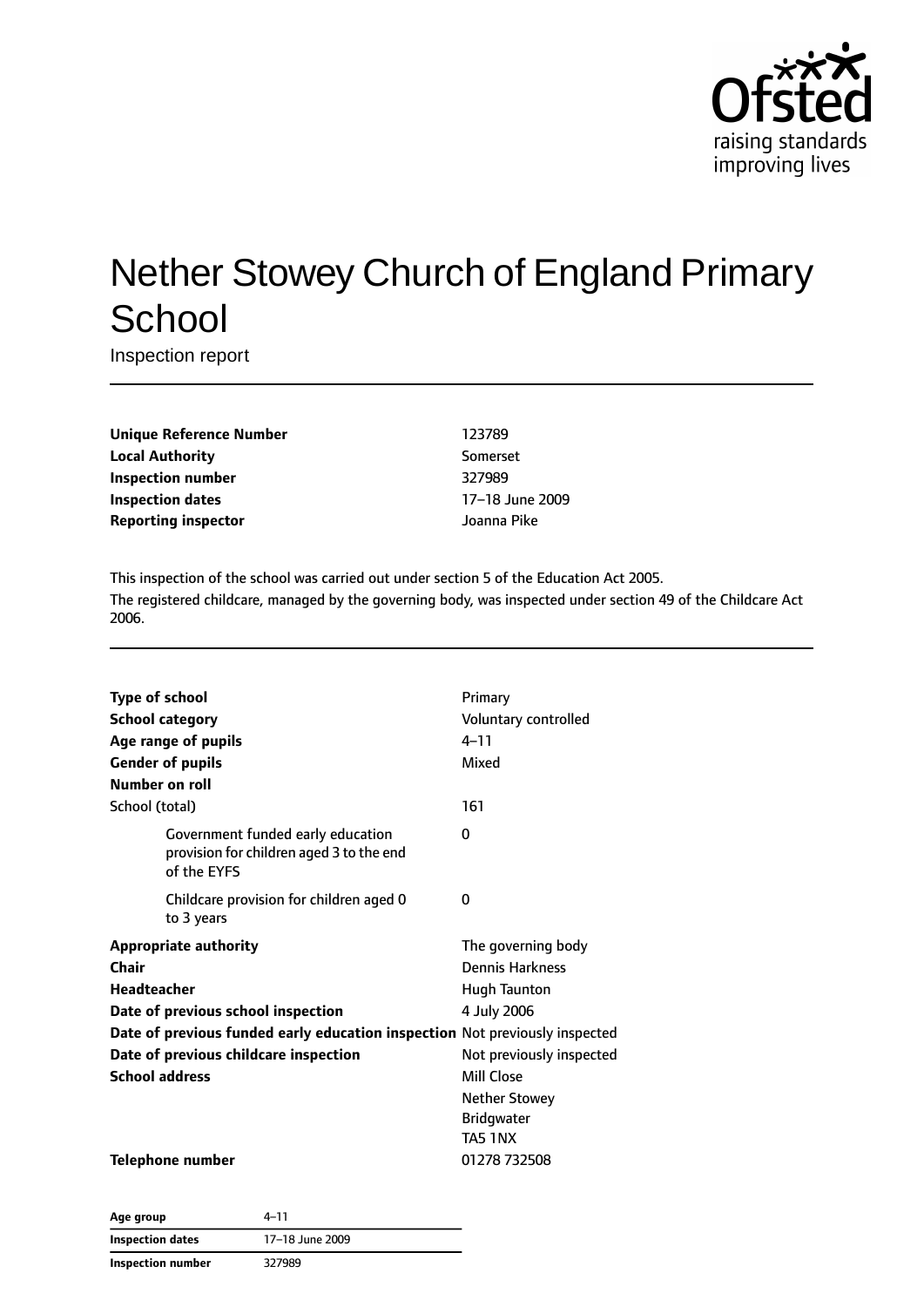**Fax number** 01278 733860

| Age group         | 4-11            |
|-------------------|-----------------|
| Inspection dates  | 17–18 June 2009 |
| Inspection number | 327989          |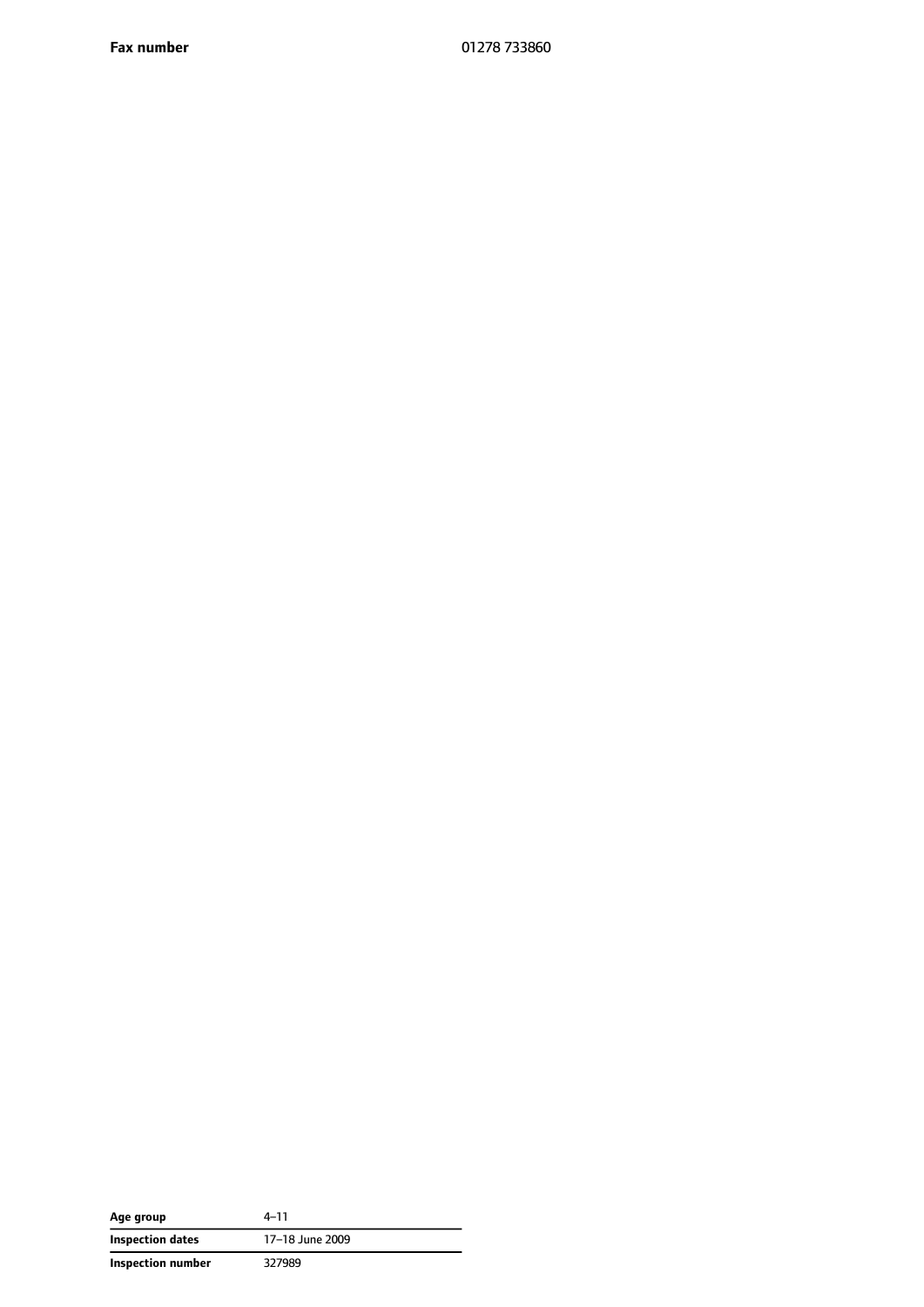.

<sup>©</sup> Crown copyright 2009

Website: www.ofsted.gov.uk

This document may be reproduced in whole or in part for non-commercial educational purposes, provided that the information quoted is reproduced without adaptation and the source and date of publication are stated.

Further copies of this report are obtainable from the school. Under the Education Act 2005, the school must provide a copy of this report free of charge to certain categories of people. A charge not exceeding the full cost of reproduction may be made for any other copies supplied.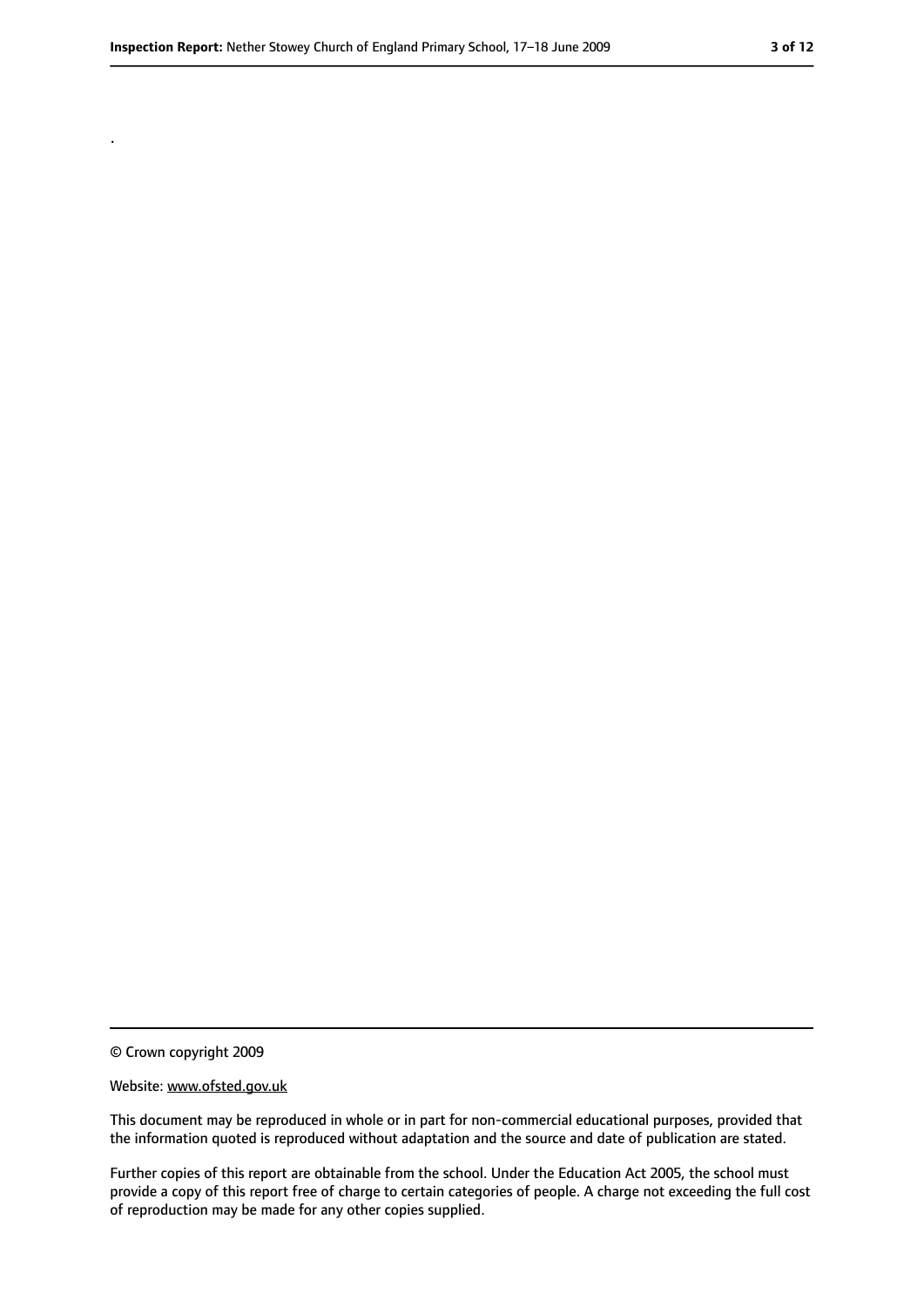## **Introduction**

The inspection was carried out by two additional inspectors.

#### **Description of the school**

This small primary school has provision for the Early Years Foundation Stage in the Reception class. The school manages a before-and after-school club. Most pupils are from White British backgrounds and come from privately owned homes in the village and surrounding area. The proportion of pupils with learning difficulties and/or disabilities is below average, but proportions can be much higher in some year groups. Most of these pupils have difficulties with speech and language.

#### **Key for inspection grades**

| Grade 1 | Outstanding  |
|---------|--------------|
| Grade 2 | Good         |
| Grade 3 | Satisfactory |
| Grade 4 | Inadequate   |
|         |              |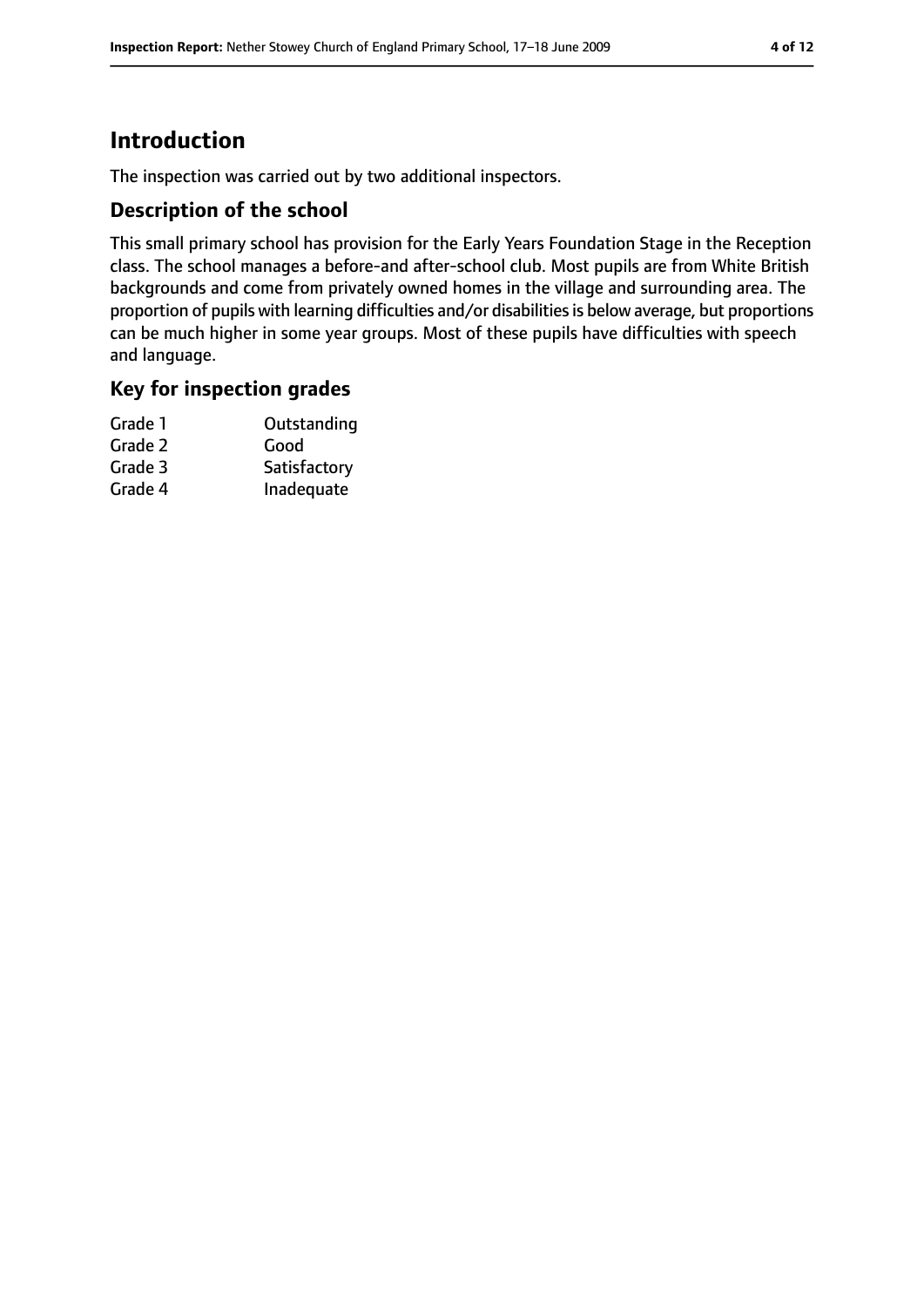## **Overall effectiveness of the school**

#### **Grade: 4**

In accordance with section 13 (3) of the Education Act 2005, Her Majesty's Chief Inspector is of the opinion that this school requires significant improvement, because it is performing significantly less well than in all the circumstances it could reasonably be expected to perform. The school is therefore given a Notice to Improve. Significant improvement is required in relation to leadership and management. The overall effectiveness of Nether Stowey is inadequate. The school is providing a satisfactory standard of education; nonetheless, leadership and management are inadequate as the headteacher is not providing clear direction and determination in raising standards and achievement. Discussions and responses to the parent questionnaire indicate that many parents, some governors and a few staff have serious concerns about the leadership of the headteacher. Governors know the school well. They identified their concerns about the headteacher and sought support from the local authority. However the weakness has not been swiftly and effectively tackled. Key leaders are not being well led in monitoring areas of the school such as teaching, tracking pupils' progress and analysing data. Overall key leaders do not demonstrate the capacity to improve because they are not having enough impact on improving these important areas as a means of raising pupils' standards and achievement.

Standards across the school have remained broadly average for several years, and progress and achievement have been satisfactory. Children start in the Reception class below the levels expected for their age. They make good progress and by the end of the year most are on track to reach average levels. In Years 1 to 6 pupils make slower progress, but their achievement overall is satisfactory. Pupils in Year 2 and Year 6 are reaching broadly average levels in their work. In Year 2 there are signs that progress is improving, especially in writing and mathematics.

Teaching and learning are satisfactory. Practice is inconsistent because teachers do not have systematic guidance and support on how to improve what they do. Good relationships result in pupils being confident to have a go at challenges set in lessons. Group activities are well matched to pupils' needs and this helps all abilities to make satisfactory gains in their learning. However, too much time is spent by teachers in talking to the whole class, which limits opportunities for pupils to be actively learning. Teaching assistants are well used during group activities.

The satisfactory curriculum has a strong emphasis on literacy and numeracy. Pupils say they would like more exciting and practical activities, although they generally enjoy their current activities. The school recognises the need to inject more vibrancy into activities, but their plans are at an early stage of development. Trips, special events and clubs all enrich pupils' experiences and they value these opportunities.

Staff know the pupils well. Pupils are confident about who to go to if they are upset or being bullied as their care, guidance and support are satisfactory. At the time of the inspection safeguarding procedures met requirements. Outstanding provision for pupils who go to the wrap-around care club results in high levels of enjoyment and good gains in their personal development. Pupils have individual targets in writing, but do not always know these or the steps they need to make to reach them because teachers do not refer to them enough in lessons.

Pupils' behaviour is good in lessons and around the school. They have a strong sense of right and wrong, and work well together. Pupils have an appreciation of their local community, but their understanding of other cultures and the diversity in Britain is less well developed. Attendance has improved and is now close to the national average. Pupils benefit from the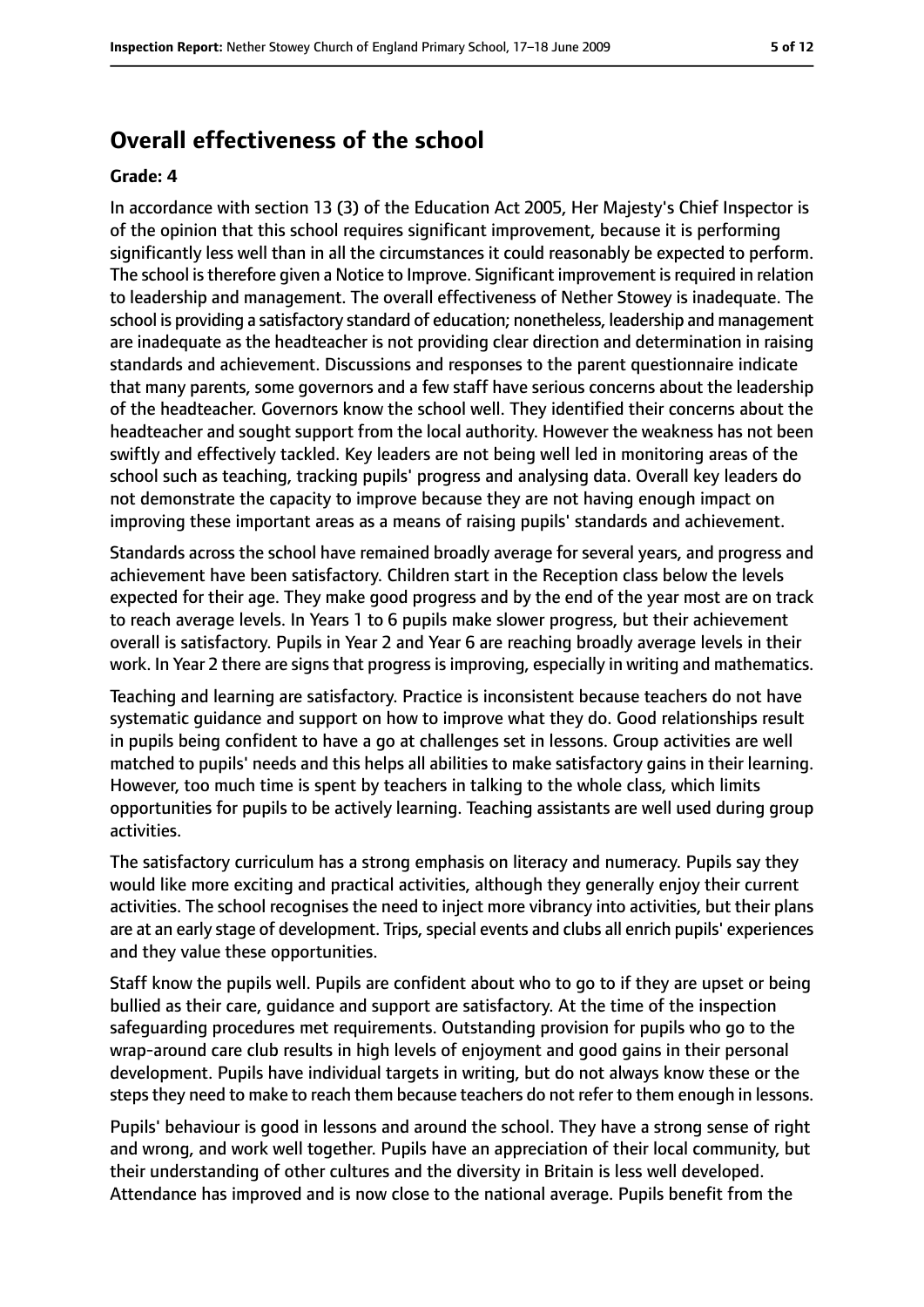good opportunities they have to contribute to the school and local community such as by being a peer mentor.

#### **Effectiveness of the Early Years Foundation Stage**

#### **Grade: 2**

Provision in the Early Years Foundation Stage is good as a result of good leadership and management in this part of the school. The effective induction arrangements ensure that children quickly settle in. They enjoy their learning because adults plan a good range of imaginative and exciting activities. Adults make the most of these activities, being adept at extending children's ideas. This results in children making good progress. Over the last two years children have started in the Reception class below the levels typically expected. By the end of the year almost all are achieving well and are on track to reach average levels or better. A good balance between tasks that children choose and ones which teachers lead helps develop good independent learning skills. Adults monitor and record children's progress carefully, and the 'Look, listen and learn' books celebrate these achievements in an attractive way that is shared with parents. Next steps in learning are identified and this helps tasks to be well matched to children's needs. Care and welfare are real strengths and ensure that all children feel safe and secure. Good use is made of the outdoor area which contributes well to children's creative and physical development.

#### **What the school should do to improve further**

- Urgently improve the capacity of senior leadership in order to drive up standards and raise achievement more quickly.
- Strengthen procedures that allow governors to monitor more thoroughly and hold the school to account more critically.
- Ensure that monitoring of teaching, tracking of pupils' progress and analysis of data are more rigorous in identifying and remedying key weaknesses.

## **Achievement and standards**

#### **Grade: 3**

Pupils reach broadly average standards and achieve satisfactorily. Standards reached by Year 2 pupils have declined recently and were significantly below average last year, because the cohort contained a greater proportion of pupils with learning difficulties and/or disabilities. Many of the current pupils make good progress in Year 2, especially in writing and mathematics, but their progress and achievement since joining Year 1 are only satisfactory overall. In Year 6 standards improved last year to be significantly above average because this year group had a small proportion of pupils with learning difficulties and/or disabilities, and a higher proportion of more-able pupils. The current Year 6 is a lower-attaining group. These pupils achieve satisfactorily and are on track to reach broadly average standards by the time they leave.

## **Personal development and well-being**

#### **Grade: 3**

Pupils have a good understanding of healthy lifestyles, but do not always make healthy choices in the school dining room. Their awareness of safety is good, and they behave sensibly around the school. They feel that bullying is dealt with satisfactorily. Pupils treat each other with respect and work well together. Although the close links with the church help support pupils' spiritual awareness, their development in this aspect is satisfactory. Pupils who attend the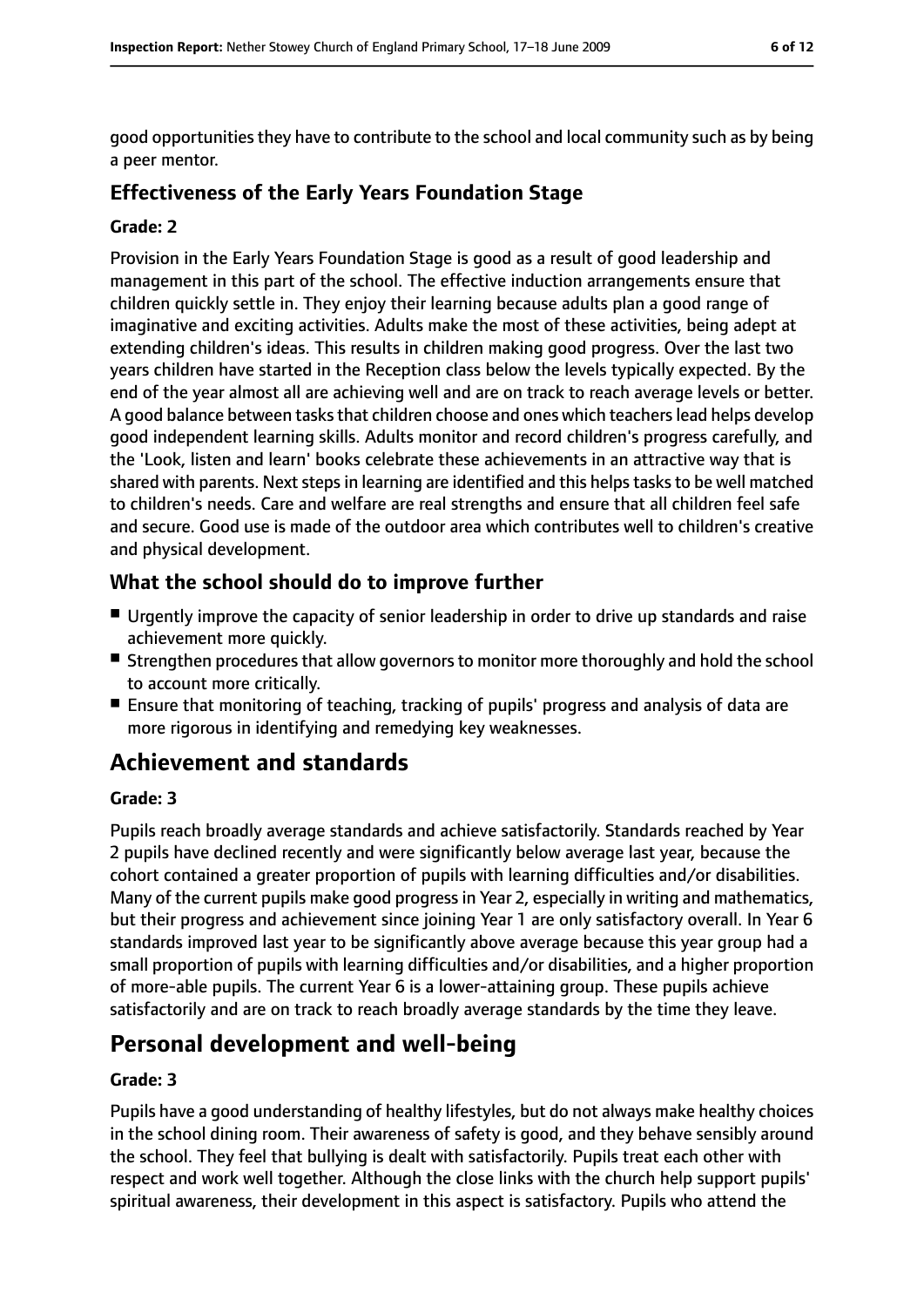wrap-around care club really value the excellent range of activities they can take part in. Other clubs are also much appreciated and contribute to pupils' enjoyment. The school council is effective in giving pupils a voice in the school, and the creation of the wild area is an exciting achievement. Pupils make a good commitment to helping within the school and the local community, but their knowledge of others' beliefs and traditions much further from the school is not developed well enough. Pupils' average literacy and numeracy skills prepare them adequately for their future economic well-being.

# **Quality of provision**

#### **Teaching and learning**

#### **Grade: 3**

Teachers plan effectively so that learning is built up in steps. When teachers use a range of imaginative activities pupils' interests are captured so they concentrate well, but this not always the case. Pupils know what they are going to learn because teachers tell them at the beginning of lessons. They learn well when teachers remind them of their targets or make explicit the small steps they need to make in the lesson. This good practice is not consistent across the school. Sometimes pupils are not given enough time to consolidate their learning or the pace slows and so pupils 'switch off' or waste time.

#### **Curriculum and other activities**

#### **Grade: 3**

More varied writing tasks are helping pupils to develop different writing styles and to sustain their ideas. The school has not yet fully developed links between different subjects and so opportunities for pupils to apply their writing, number and communication and technology skills are limited. The good provision of sports activities is much enjoyed by pupils and contributes to their understanding of the importance of healthy exercise. Art has a high profile in the school, but pupils say that they would like more drama and musical opportunities. Younger pupils' awareness of sustainable living and responsibility towards living things is aided by them growing vegetables and flowers in their school garden.

#### **Care, guidance and support**

#### **Grade: 3**

Pupils with learning difficulties and/or disabilities make similar progress to other pupils because of the satisfactory support they receive. Their needs are well known and appropriate individual plans are in place. However, the unclear leadership and management structure hampers the evaluation of the impact of the school's actions in this area. Close links with a range of external agencies are used when necessary to supplement the support given to vulnerable pupils. At the time of the inspection effective policies and procedures were in place to ensure pupils' safety and well-being. Pupils do not always have a clear idea of how well they are doing or how to improve. Teachers' marking does not regularly give clear advice on how pupils can improve their work and they are not always given time to follow up the advice. Pupils do not yet have individual targets in mathematics or reading and their writing targets are not used enough in lessons to help them progress. The wrap-around care club provision is outstanding. Pupils arrive bursting with enthusiasm to get involved in one of the excellent range of extremely well-planned activities. Relationships are excellent. Policies and procedures to ensure pupils' well-being are thorough.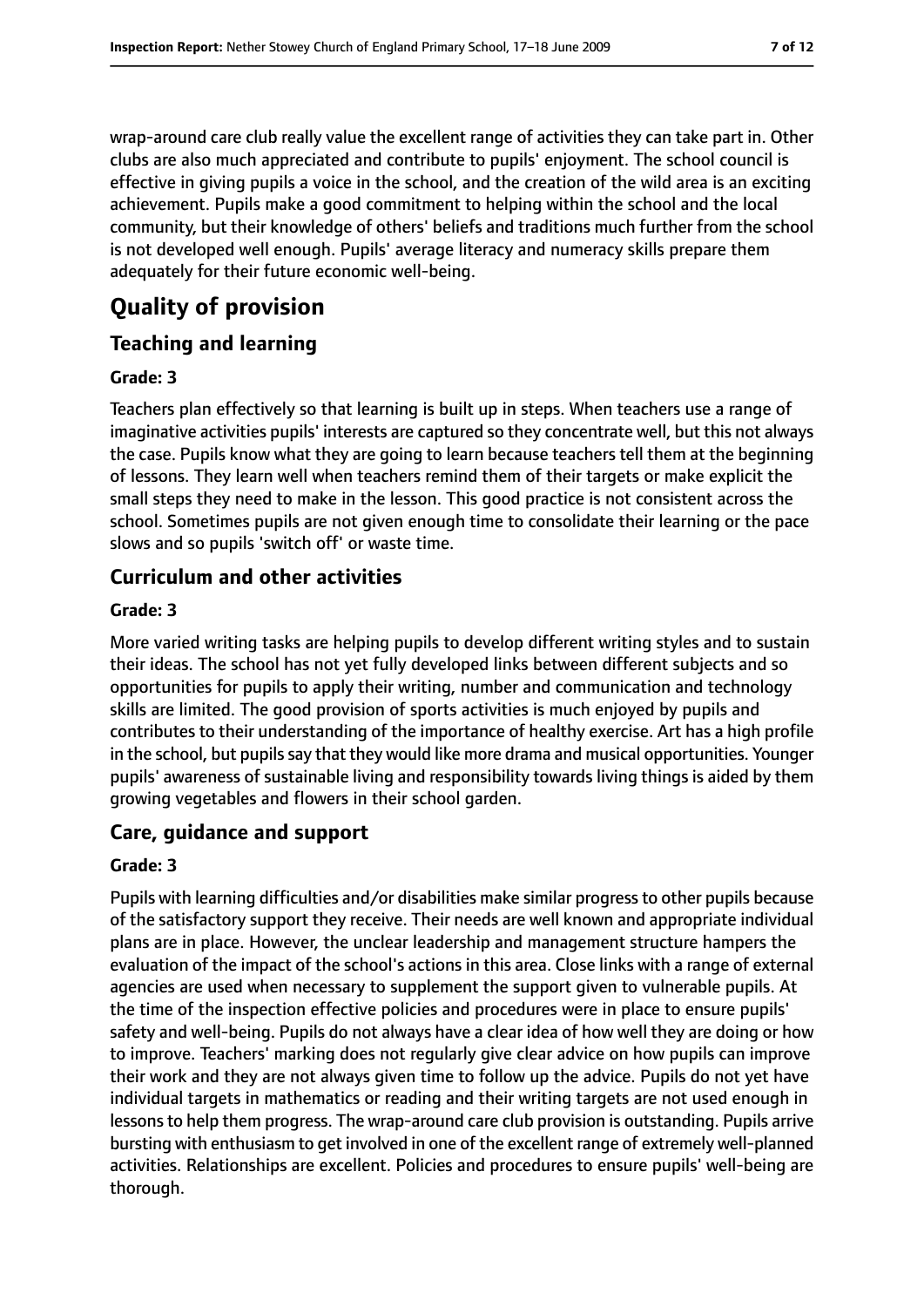#### **Leadership and management**

#### **Grade: 4**

Strategic planning is weak and does not include all the key priorities because analysis by the school is not thorough enough. Monitoring of teaching is carried out regularly by the headteacher and key leaders, but because it lacks rigour and focus, the impact on improving practice is limited. The overlap between key leaders' roles causes a lack of clarity about responsibilities. The tracking systems are beginning to help teachers and key leaders identify underachieving pupils and take action. However, key leaders do not have an overview of standards and progress across the school and this hampers efforts to address weaknesses. Consequently, pupils in some classes and in some subjects make better progress than others. The local authority carried out a review recently and is providing the school with support, but as yet there is little impact. The school has not evaluated how successful it is in promoting community cohesion, neither is there a plan in place. The school works well with its local community. However, pupils' understanding of belonging to the global community, and their awareness of the diversity of cultures and traditions in Britain is not sufficiently developed.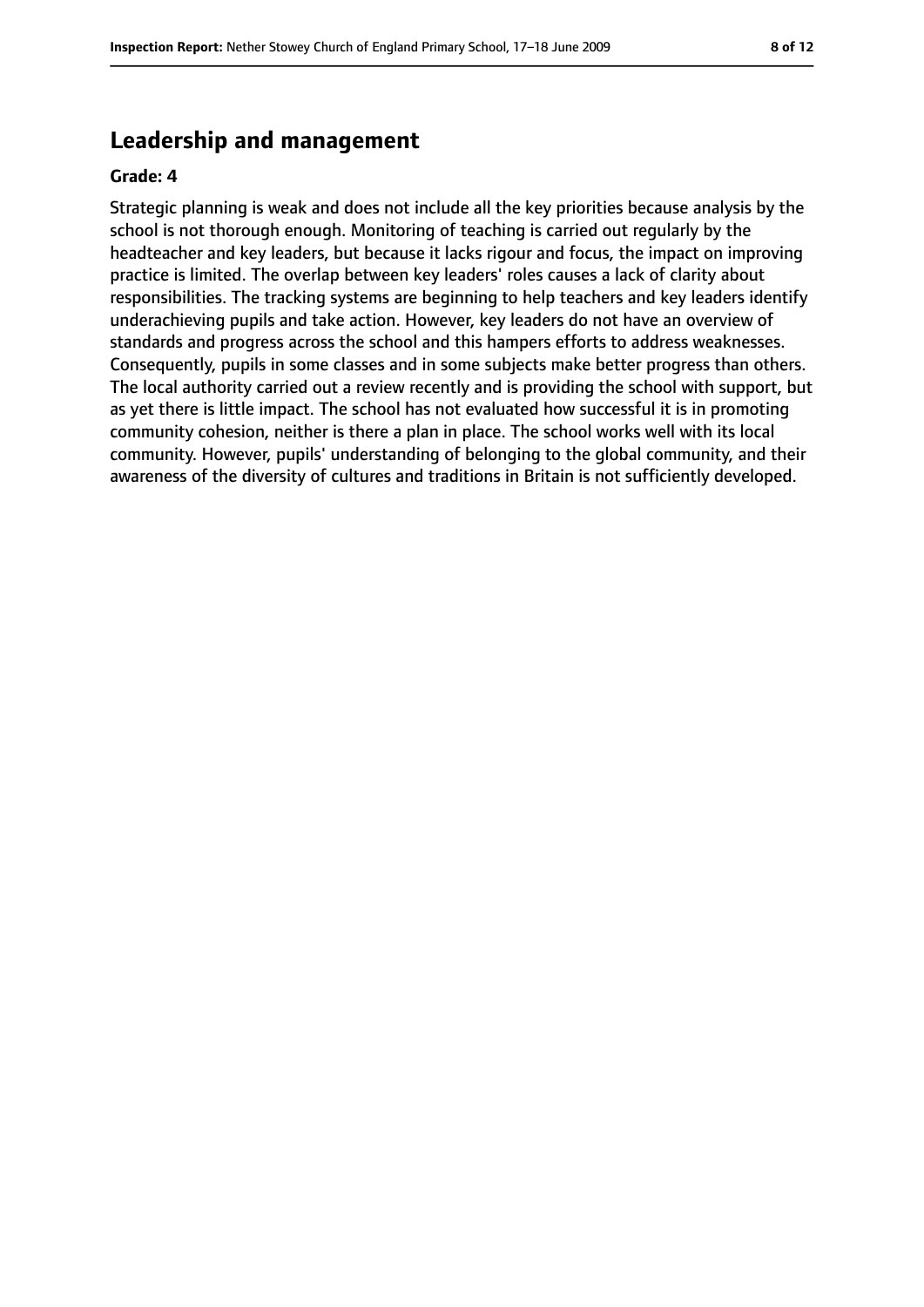**Any complaints about the inspection or the report should be made following the procedures set out in the guidance 'Complaints about school inspection', which is available from Ofsted's website: www.ofsted.gov.uk.**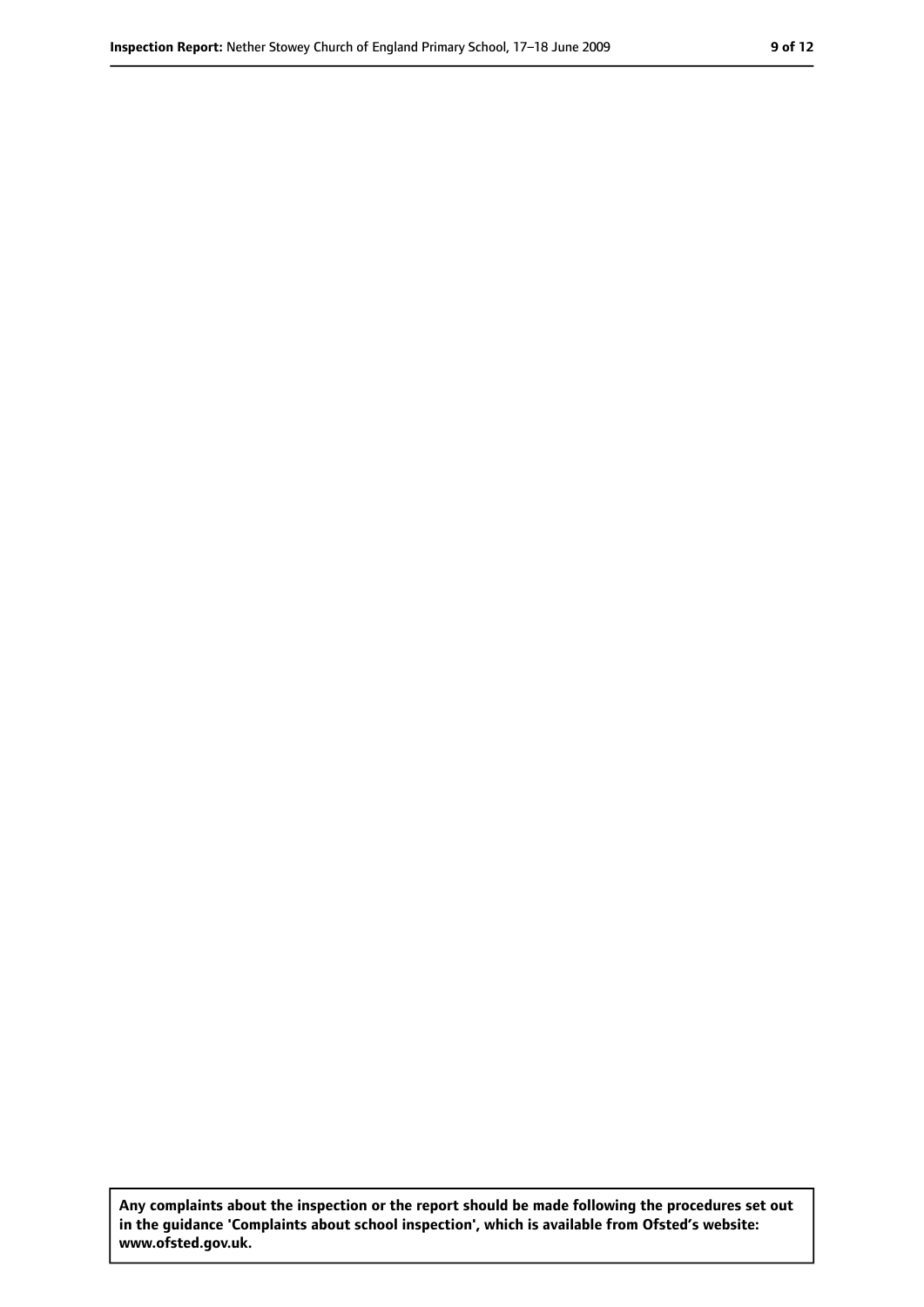# **Inspection judgements**

| Key to judgements: grade 1 is outstanding, grade 2 good, grade 3 satisfactory, and | <b>School</b>  |
|------------------------------------------------------------------------------------|----------------|
| arade 4 inadequate                                                                 | <b>Overall</b> |

#### **Overall effectiveness**

| How effective, efficient and inclusive is the provision of<br>education, integrated care and any extended services in meeting the<br>needs of learners? | Δ  |
|---------------------------------------------------------------------------------------------------------------------------------------------------------|----|
| Effective steps have been taken to promote improvement since the last<br>inspection                                                                     | No |
| How well does the school work in partnership with others to promote learners'<br>well being?                                                            | 3  |
| The capacity to make any necessary improvements                                                                                                         |    |

#### **Effectiveness of the Early Years Foundation Stage**

| How effective is the provision in meeting the needs of children in the<br><b>EYFS?</b>       |  |
|----------------------------------------------------------------------------------------------|--|
| How well do children in the EYFS achieve?                                                    |  |
| How good are the overall personal development and well-being of the children<br>in the EYFS? |  |
| How effectively are children in the EYFS helped to learn and develop?                        |  |
| How effectively is the welfare of children in the EYFS promoted?                             |  |
| How effectively is provision in the EYFS led and managed?                                    |  |

#### **Achievement and standards**

| How well do learners achieve?                                                                               |  |
|-------------------------------------------------------------------------------------------------------------|--|
| The standards <sup>1</sup> reached by learners                                                              |  |
| How well learners make progress, taking account of any significant variations<br>between groups of learners |  |
| How well learners with learning difficulties and/or disabilities make progress                              |  |

<sup>&</sup>lt;sup>1</sup>Grade 1 - Exceptionally and consistently high; Grade 2 - Generally above average with none significantly below average; Grade 3 - Broadly average to below average; Grade 4 - Exceptionally

low.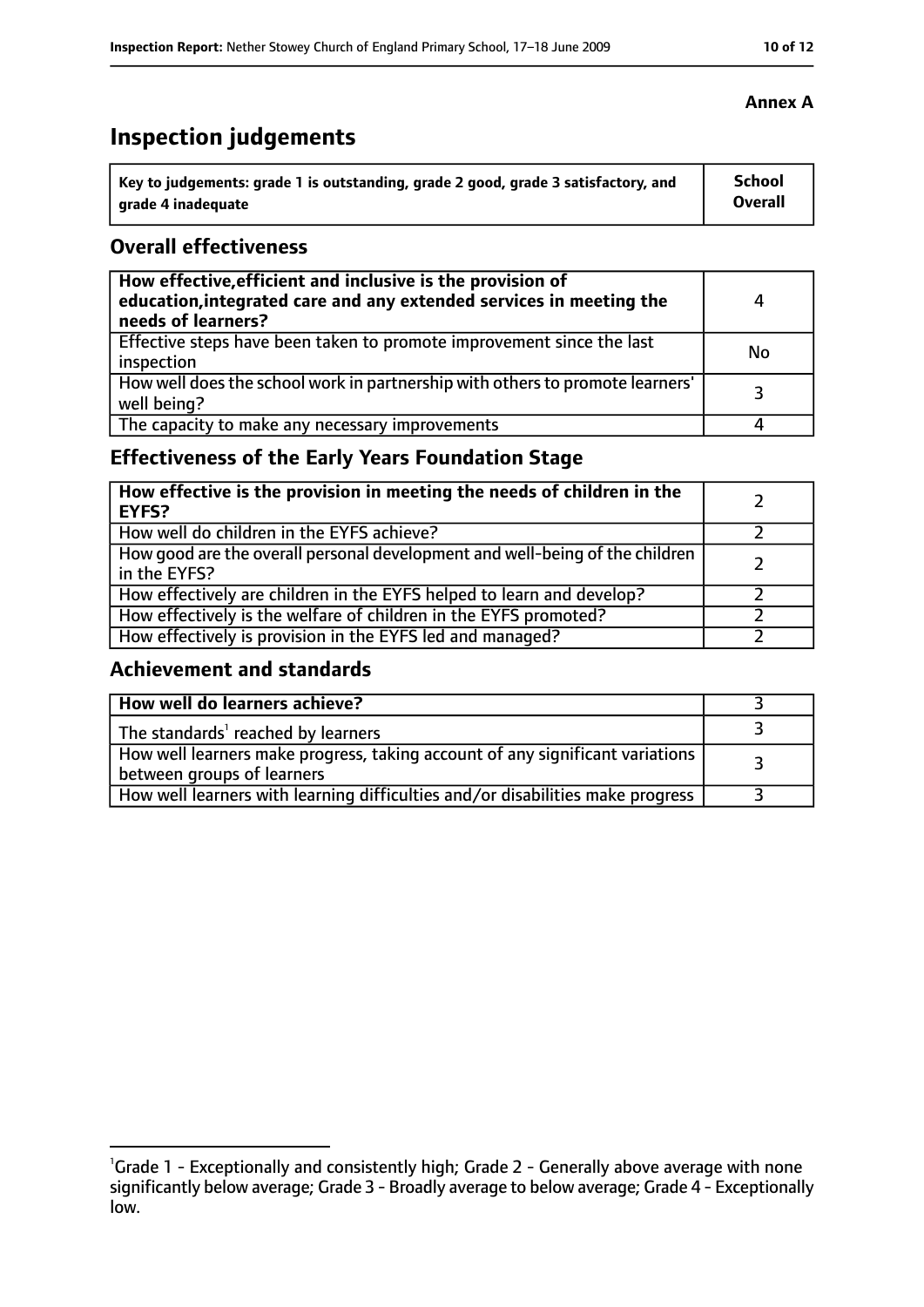## **Personal development and well-being**

| How good are the overall personal development and well-being of the<br>learners?                                 |  |
|------------------------------------------------------------------------------------------------------------------|--|
| The extent of learners' spiritual, moral, social and cultural development                                        |  |
| The extent to which learners adopt healthy lifestyles                                                            |  |
| The extent to which learners adopt safe practices                                                                |  |
| The extent to which learners enjoy their education                                                               |  |
| The attendance of learners                                                                                       |  |
| The behaviour of learners                                                                                        |  |
| The extent to which learners make a positive contribution to the community                                       |  |
| How well learners develop workplace and other skills that will contribute to<br>their future economic well-being |  |

# **The quality of provision**

| How effective are teaching and learning in meeting the full range of<br>learners' needs?              |  |
|-------------------------------------------------------------------------------------------------------|--|
| How well do the curriculum and other activities meet the range of needs and<br>interests of learners? |  |
| How well are learners cared for, quided and supported?                                                |  |

## **Leadership and management**

| How effective are leadership and management in raising achievement<br>and supporting all learners?                                              |           |
|-------------------------------------------------------------------------------------------------------------------------------------------------|-----------|
| How effectively leaders and managers at all levels set clear direction leading<br>to improvement and promote high quality of care and education | 4         |
| How effectively leaders and managers use challenging targets to raise standards                                                                 | 4         |
| The effectiveness of the school's self-evaluation                                                                                               | 4         |
| How well equality of opportunity is promoted and discrimination eliminated                                                                      | 3         |
| How well does the school contribute to community cohesion?                                                                                      | 4         |
| How effectively and efficiently resources, including staff, are deployed to<br>achieve value for money                                          |           |
| The extent to which governors and other supervisory boards discharge their<br>responsibilities                                                  | 4         |
| Do procedures for safequarding learners meet current government<br>requirements?                                                                | Yes       |
| Does this school require special measures?                                                                                                      | <b>No</b> |
| Does this school require a notice to improve?                                                                                                   | Yes       |